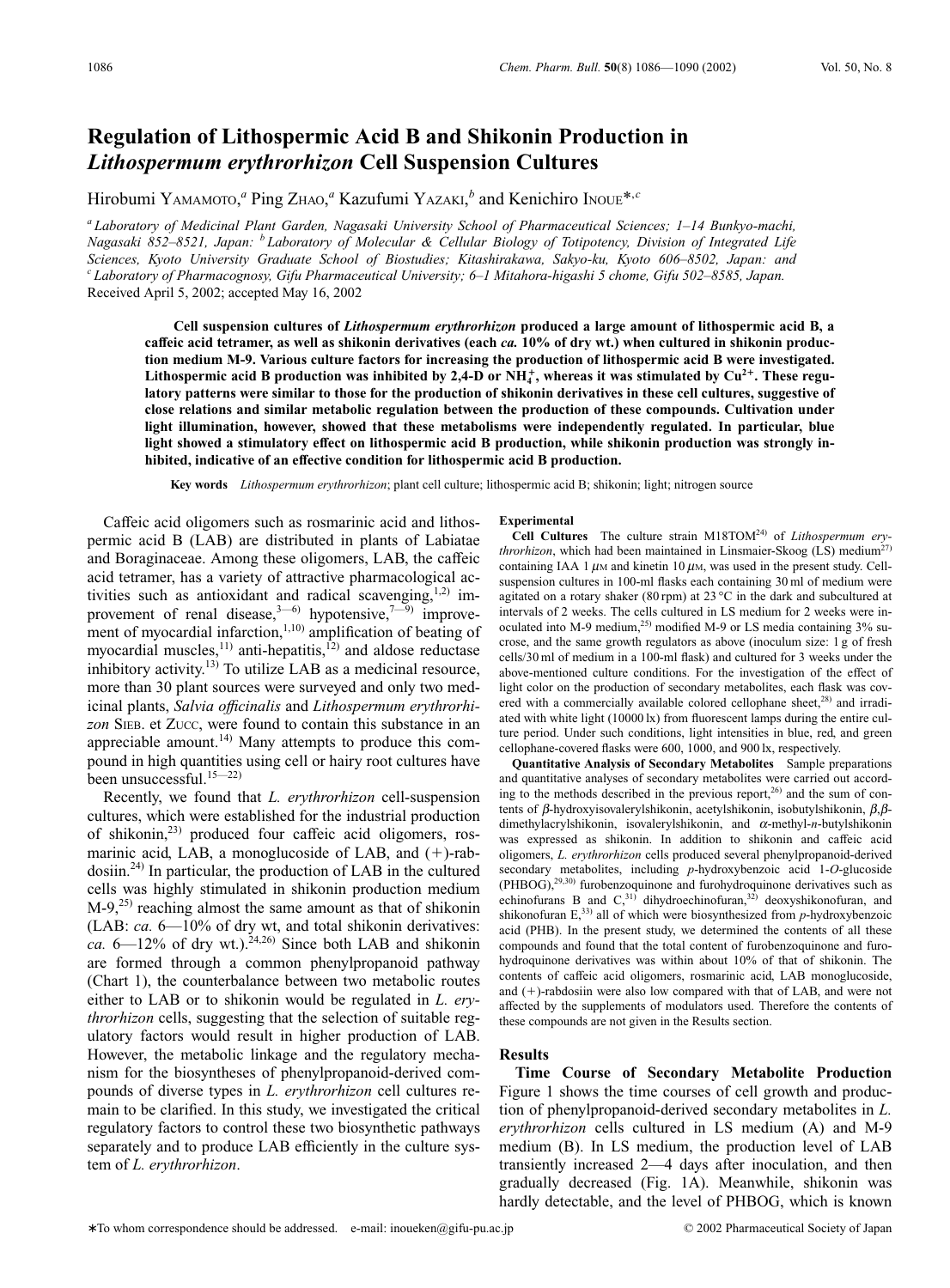

Chart 1. Biosynthesis of Phenylpropanoid-Derived Secondary Metabolites in *Lithospermum erythrorhizon* Cultured Cells



Fig. 1. Time Courses of Cell Growth and Production of Secondary Metabolites in *L. erythrorhizon* Cells Cultured in LS Medium (A) or M-9 Medium (B)

Cells (1 g) were inoculated in a 100-ml flask containing 30 ml of medium and cultured for 3 weeks in the dark. Values are means of triplicate results, and bars show standard errors.

to be a storage form of PHB, a biosynthetic precursor of shikonin, $29,30)$  was almost constant during the entire culture period (Fig. 1A). In M-9 medium, LAB production increased rapidly after inoculation and resulted in a linear increase toward the end of the culture period, reaching 10 mg/g fresh wt. on day 21 (Fig. 1B). Unlike the production pattern of LAB, the production of shikonin needed a lag phase of 4 d after inoculation and the level reached 9 mg/g fresh wt. on day 21. The production of PHBOG was inversely proportional to that of shikonin, and only a trace amount of



Fig. 2. Inhibitory Effects of 2,4-D (A) or  $NH<sub>4</sub>Cl$  (B) on Phenylpropanoid-Derived Secondary Metabolites in *L. erythrorhizon* Cells Cultured in M-9 Medium (30 ml)

2,4-D or NH<sub>4</sub>Cl was added to the medium before autoclaving. Values are means of triplicate results, and bars show standard errors.

PHBOG was detectable to the end of the culture period.

**Effects of Chemical Modulators in Shikonin Production on LAB Production** A number of modulators in shikonin production have been revealed in extensive studies made so far (for a recent review see ref. 34). In particular, shikonin production is clearly enhanced by the supplementation of  $Cu^{2+},^{35}$  but strongly inhibited by either NH<sub>4</sub><sup>-25,36</sup> or  $2,4$ -D. $37)$  We examined the effects of such shikonin production modulators on LAB production. As shown in Fig. 2, contrary to our expectations, 2,4-D and  $NH<sub>4</sub><sup>+</sup>$ , strong inhibitors of shikonin production, also inhibited LAB produc-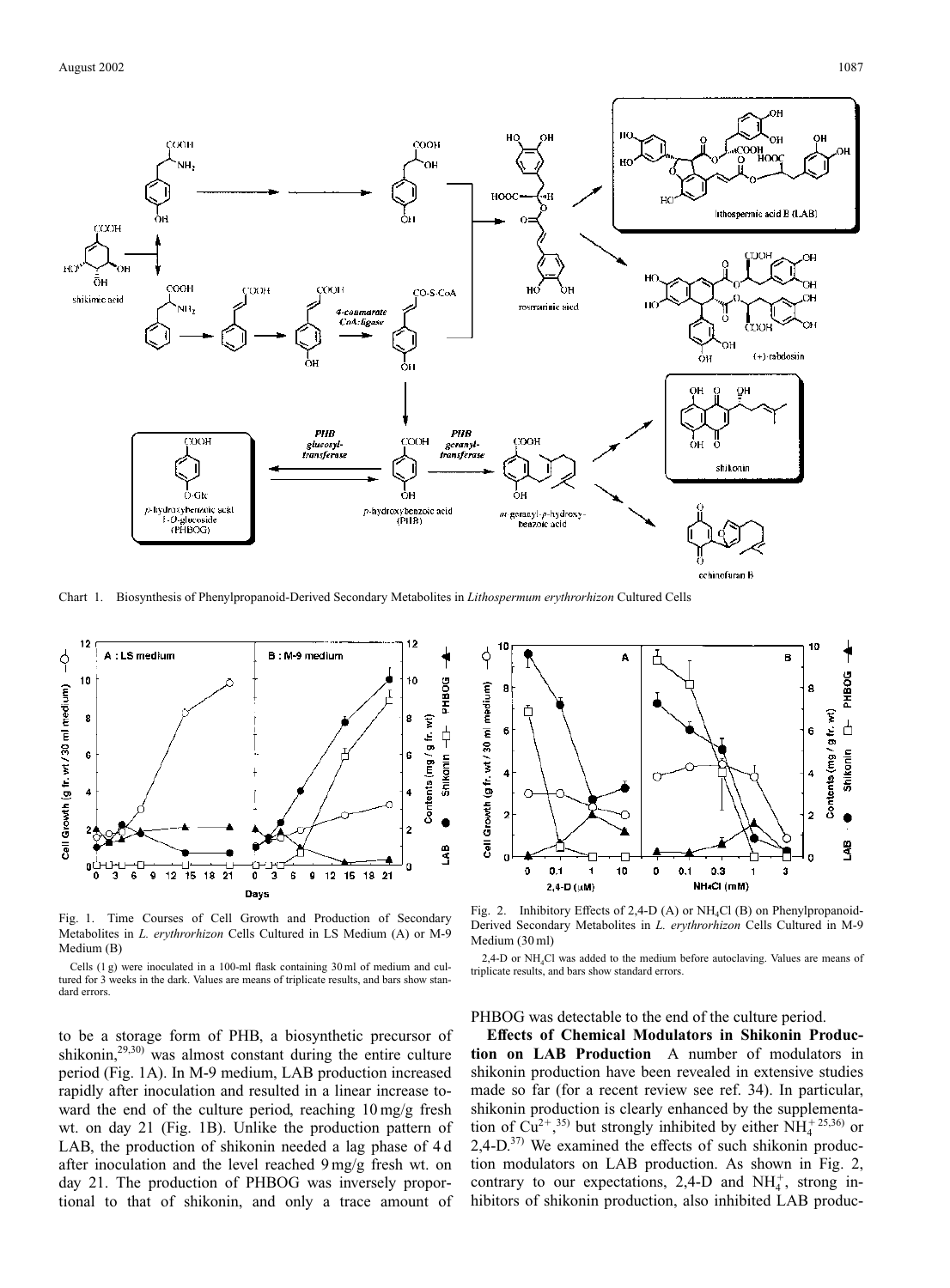

Fig. 3. Stimulatory Effect of  $Cu^{2+}$  on Phenylpropanoid-Derived Secondary Metabolites in *L. erythrorhizon* Cells Cultured in M-9 Medium (30 ml)



tion in M-9 medium in a dose-dependent manner. At 2,4-D  $1 \mu$ M or at NH<sub>4</sub><sup>+</sup> 1 mM at which shikonin production was completely inhibited, the LAB level declined to that in LS medium-cultured cells. Under these culture conditions, the level of PHBOG was restored to that in the cells cultured in LS medium (Fig. 1A). On the other hand, the supplementation of  $Cu^{2+}$ , a potent stimulator of shikonin production, also stimulated the production of LAB. Figure 3 shows the effect of added  $Cu^{2+}$  on LAB production in  $Cu^{2+}$ -free M-9 medium. Both LAB and shikonin production was enhanced by the addition of  $Cu^{2+}$ . However, the LAB level nearly reached a plateau at concentrations higher than  $Cu^{2+}$  1  $\mu$ M, whereas shikonin production was stimulated up to  $Cu^{2+}$  $10 \mu$ M in a dose-dependent manner.

LAB production was also affected by the  $NO_3^-$  concentration. When nitrogen sources in LS medium were replaced with  $NO<sub>3</sub>$ , lower concentrations of  $NO<sub>3</sub>$  tended to result in more LAB production (data not shown). This effect was reinforced by the addition of  $Cu^{2+}$  1.2  $\mu$ M (Fig. 4). At NO<sub>3</sub> 6.7 mm and Cu<sup>2+</sup> 1.2  $\mu$ m, the amount of LAB reached to 71% (5.3 mg/g fresh wt.) of that in M-9 medium cells. On the other hand, only a trace amount of shikonin production  $(0.2 \text{ mg/g}$  fresh wt.,  $3\%$  of that in M-9 medium) was observed under the same conditions.

 $PO_4^{3-}$ , which influences the production of many secondary metabolites including polyphenols in plant cell cultures,  $38-40$ ) did not affect the production of LAB and shikonin in *L. erythrorhizon* cells cultured in either LS or M-9 medium (ranging from 0.12 to 1.25 mm, data not shown).

**Effect of Light on LAB Production** Light is a physiological regulatory element in shikonin biosynthesis. White or blue light strongly inhibits shikonin production by suppressing the gene expression of PHB geranyltransferase, a key enzyme in shikonin biosynthesis,  $41,42$  as well as 3-hydroxy-3methylglutaryl-coenzyme A (HMG-CoA) reductase, an enzyme responsible for the formation of the geranyl side chain of shikonin.43) As shown in Fig. 5, LAB production was slightly stimulated by white light irradiation compared with that in cells cultured in the dark, whereas shikonin production was completely inhibited. It was noteworthy that cultivation under white light irradiation resulted in a high accumu-



Fig. 4. Effect of NO<sub>3</sub> on Phenylpropanoid-Derived Secondary Metabolites in *L. erythrorhizon* Cells Cultured in LS Basal Medium (30 ml)

 $KNO<sub>3</sub>$  was added to LS basal medium without any nitrogen source. The concentration of  $Cu^{2+}$  was adjusted to 1.2  $\mu$ m. Values are means of triplicate results, and bars show standard errors.



Fig. 5. Effect of Light on Phenylpropanoid-Derived Secondary Metabolites in *L. erythrorhizon* Cells Cultured in M-9 Medium (30 ml)

Each flask was placed on a rotary shaker and irradiated either with white, blue, red, or green light during the entire culture period. Flasks covered with aluminum foil were used as dark controls. Values are means of triplicate results, and bars show standard errors.

lation of PHBOG (7.4 mg/g fresh wt.), which was about equal to that of shikonin in the dark-grown controls (8.9 mg/g fresh wt.). When the cells were cultured under blue light, PHBOG was only 2.5 mg/g fresh wt., whereas the LAB content reached 12.1 mg/g fresh wt. (170% of the darkgrown controls). LAB production was also stimulated under red or green light (157% and 156% of the dark-grown controls, respectively). Under these conditions, shikonin production was not as inhibited (69% and 55% of the dark-grown controls, respectively), and the PHBOG content remained at a low level.

## **Discussion**

It is well known that shikonin derivatives are produced on industrial scale from *L. erythrorhizon* cell cultures.<sup>23)</sup> In the present study, we demonstrated that LAB was produced almost specifically in a higher yield than that of shikonin, which was achieved by cultivation in the dark, in *L. erythrorhizon* cells by cultivation under blue light irradiation.

It has been demonstrated that the enzyme susceptible to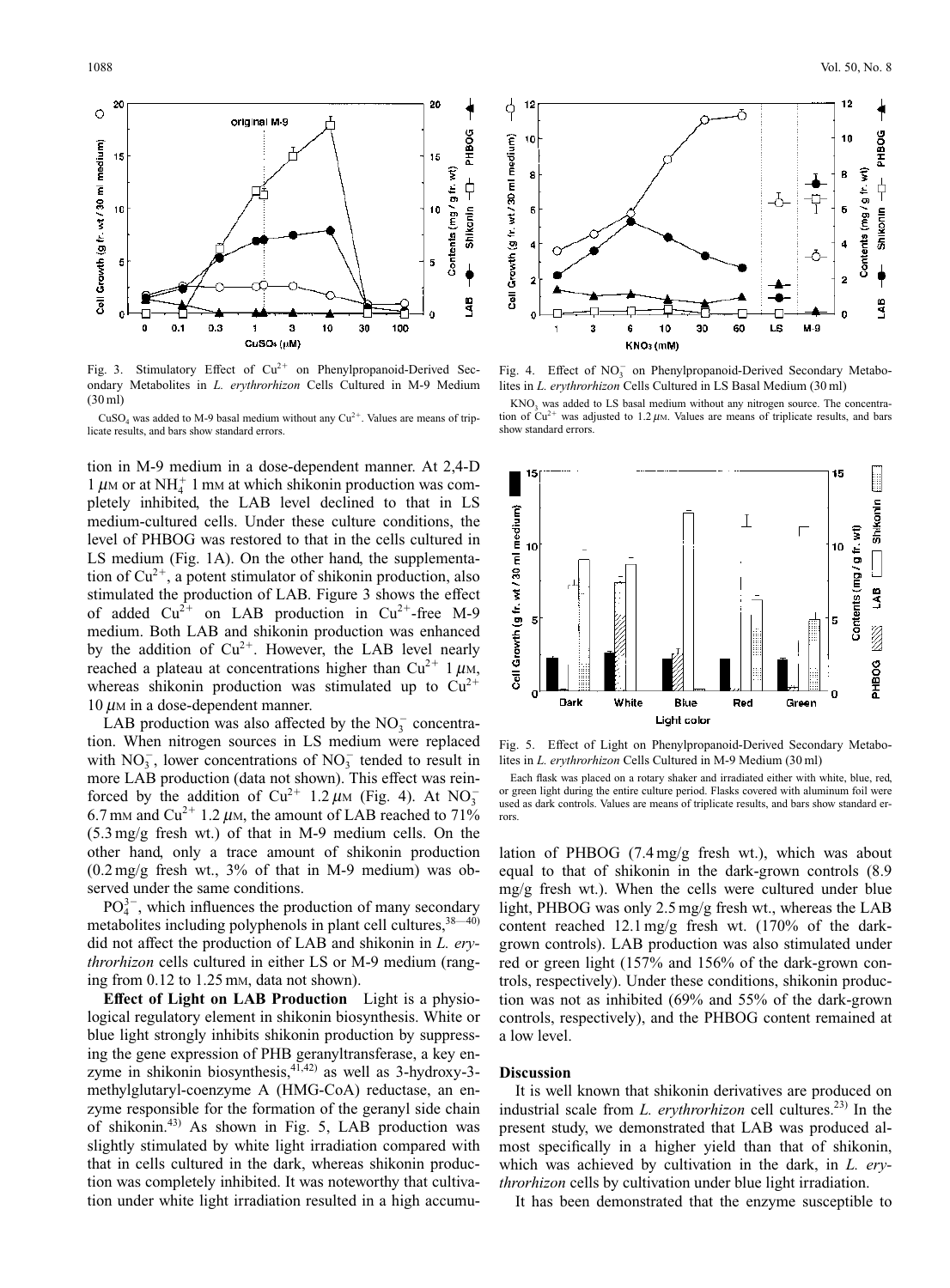

Fig. 6. Efficiency of Phenylpropanoid Unit Utilization in the Biosynthesis of LAB, PHBOG, and Shikonin in *L. erythrorhizon* Cells Cultured under Different Light Conditions

The molar amounts of phenylpropanoid unit in each metabolite were calculated from the results shown in Fig. 5. LAB, PHBOG and shikonin contain four, one, and one phenylpropanoid units in each one molecule, respectively.

inhibition by blue or white light in shikonin biosynthesis is PHB geranyltransferase.<sup>41)</sup> Furthermore, Gaisser and Heide<sup>44)</sup> reported that white light irradiation increased the activity of PHB-*O*-glucosyltransferase in *L. erythrorhizon* cells, while blue light did not affect it. No shikonin in cells cultured under white or blue light was produced. This led us to expect that the exclusive utilization of the phenylpropanoid unit under light irradiation could lead to higher production of LAB. To assess this assumption, the efficiency of utilization of the phenylpropanoid unit in either LAB or shikonin biosynthesis and in PHBOG formation was stoichiometrically analyzed in *L. erythrorhizon* cells cultured under the different light conditions (Fig. 6). Light irradiation did not increase the production of the phenylpropanoid unit but led to increased production of caffeic acid derivatives. The production of LAB was less affected by white light, although greater accumulation of PHBOG was observed. Meanwhile, cultivation under blue light illumination increased the flow of the phenylpropanoid unit into the formation of LAB, presumably owing to the inhibition of PHB geranyltransferase and the low activity of PHB glucosyltransferase.<sup>44)</sup> PHB, which was assumed to be cytotoxic, $45$  was not detectable under any culture conditions employed in the present study, as reported in previous papers.<sup>32,33</sup> There might be a negative feedback regulation in the supply of PHB as a biosynthetic intermediate, although the conversion of 4-coumaric acid to PHB has not yet been completely clarified.46,47)

Under red or green light irradiation, LAB production was also stimulated but shikonin production was not completely inhibited (Fig. 5). These results might indicate that light qualities regulate LAB formation in different manners and also have independent effects on the biosynthesis of both compounds in *L. erythrorhizon* cells. The stimulation of 4 coumarate CoA : ligase expression by light in *L. erythrorhi*zon cells<sup>48)</sup> may also contribute to the increase in LAB production, because this enzyme is responsible for LAB biosynthesis (Chart 1).

The inhibitory effects of 2,4-D and  $NH_4^+$  as well as the

stimulatory effect of  $Cu^{2+}$  on LAB and shikonin production were also demonstrated in this study (Figs. 2, 3). These data suggest that common earlier steps in the biosynthetic pathways of shikonin and LAB are controlled by similar regulation mechanisms. Cells cultured in modified LS medium containing nitrate and  $Cu^{2+}$  at the same concentrations as those in M-9 medium ( $NO<sub>3</sub>$  6.7 mm and  $Cu<sup>2+</sup>$  1.2  $\mu$ m) produced some LAB (*ca.* 70% of that observed in M-9 medium), while they resulted in the poor production of shikonin (3% of the yield in M-9 medium) (Fig. 4). These results suggest that nitrate and  $Cu^{2+}$  stimulate the production of LAB but not of shikonin. Thus we have found an effective, although not yet sufficient, condition for high production of LAB. On the other hand, the production of  $(+)$ -rabdosiin, another caffeic acid tetramer presumably formed from rosmarinic acid like LAB (see Chart  $1)^{26}$ ) was almost unaffected by the modulators connected with LAB production (data not shown). In intact *L. erythrorhizon* plants, LAB is mostly accumulated in the main roots whereas  $(+)$ -rabdosiin is mainly found in the aerial parts as well as in fibrous roots.<sup>26)</sup> The different distribution pattern of these two caffeic acid tetramers in intact plants might result in the different response to the above modulators in cultured cells. Further investigation of culture components as well as further biochemical and molecular biological studies on the enzymes responsible for LAB biosynthesis will contribute to more effective production of LAB in this cell culture.

**Acknowledgments** This work was partially supported by grants from the Nagasaki Advanced Technology Development Council, Nagasaki, Japan.

#### **References**

- 1) Fung K. P., Wu J., Zeng L. H., Wong H. N. C., Lee C. M., Hon P. M., Chang H. M., Wu T. W., *Life Sci.*, **53**, PL 189—193 (1993).
- 2) Chen C. P., Yokozawa T., Chung H. Y., *Exp. Toxicol. Pathol.*, **51**, 59— 63 (1999).
- 3) Yokozawa T., Chung H. Y., Oura H., Nonaka G., Nishioka T., *Chem. Pharm. Bull.*, **36**, 316—320 (1988).
- 4) Yokozawa T., Chung H. Y., Oura H., Nonaka G., Nishioka T., *Wakan Iyaku Gakkaishi*, **5**, 163—166 (1988).
- 5) Lee T. U., Chung H. Y., Yokozawa T., Ohura H., Tanaka T., Nonaka G., Nishioka I., *Wakan Iyaku Gakkaishi*, **5**, 306—307 (1988).
- 6) Yokozawa T., Liu Z. W., Chen C. P., Tanaka T., *Pharm. Pharmacol. Commun.*, **5**, 365—370 (1999).
- 7) Kamata K., Itzuka T., Nagai M., Kasuya Y., *Gen. Pharmacol.*, **24**, 977—981 (1993).
- 8) Kamata K., Noguchi M., Nagai M., *Gen. Pharmacol.*, **25**, 69—73 (1994).
- 9) Yokozawa T., Zhou J. J., Oura H., Tanaka T., Nonaka G., Nishioka I., *Phytothe. Res.*, **9**, 105—109 (1995).
- 10) Fung K. P., Zeng L. H., Wu J., Wong H. N. C., Lee C. M., Hon P. M., Chang H. M., Wu T. W., *Life Sci.*, **52**, PL 239—244 (1993).
- 11) Yokozawa T., Zhou J. J., Sun X. L., Hattori M., Namba T., Tanaka, T., Nishioka I., Oura H., *Nat. Med.*, **48**, 330—333 (1994).
- 12) Hase K., Kasimu R., Basnet P., Kadota S., Namba T., *Planta Med.*, **63**, 22—26 (1997).
- 13) Kasim R., Tanaka K., Tezuka Y., Gong Z. N., Li J. X., Basnet P., Namba T., Kadota S., *Chem. Pharm. Bull.*, **46**, 500—504 (1998).
- 14) Omoto T., Murakami Y., Shimomura K., Yoshihira K., Mori K., Nakashima T., Tanaka M., Ishimaru K., *Jpn. J. Food Chem.*, **4**, 11—16 (1997).
- 15) Tada H., Ikeda Y., Omoto T., Shimomura K., Ishimaru K., *Plant Tissue Cul. Lett.*, **13**, 69—71 (1996).
- 16) Morimoto S., Goto Y., Shoyama Y., *J. Nat. Prod.*, **57**, 817—823 (1994).
- 17) Motoyama E., Tada H., Shimomura K., Yoshihira K., Ishimaru K., *Plant Tissue Cul. Lett.*, **13**, 73—74 (1996).
- 18) Tada H., Murakami Y., Omoto T., Shimomura K., Ishimaru K., *Phyto-*